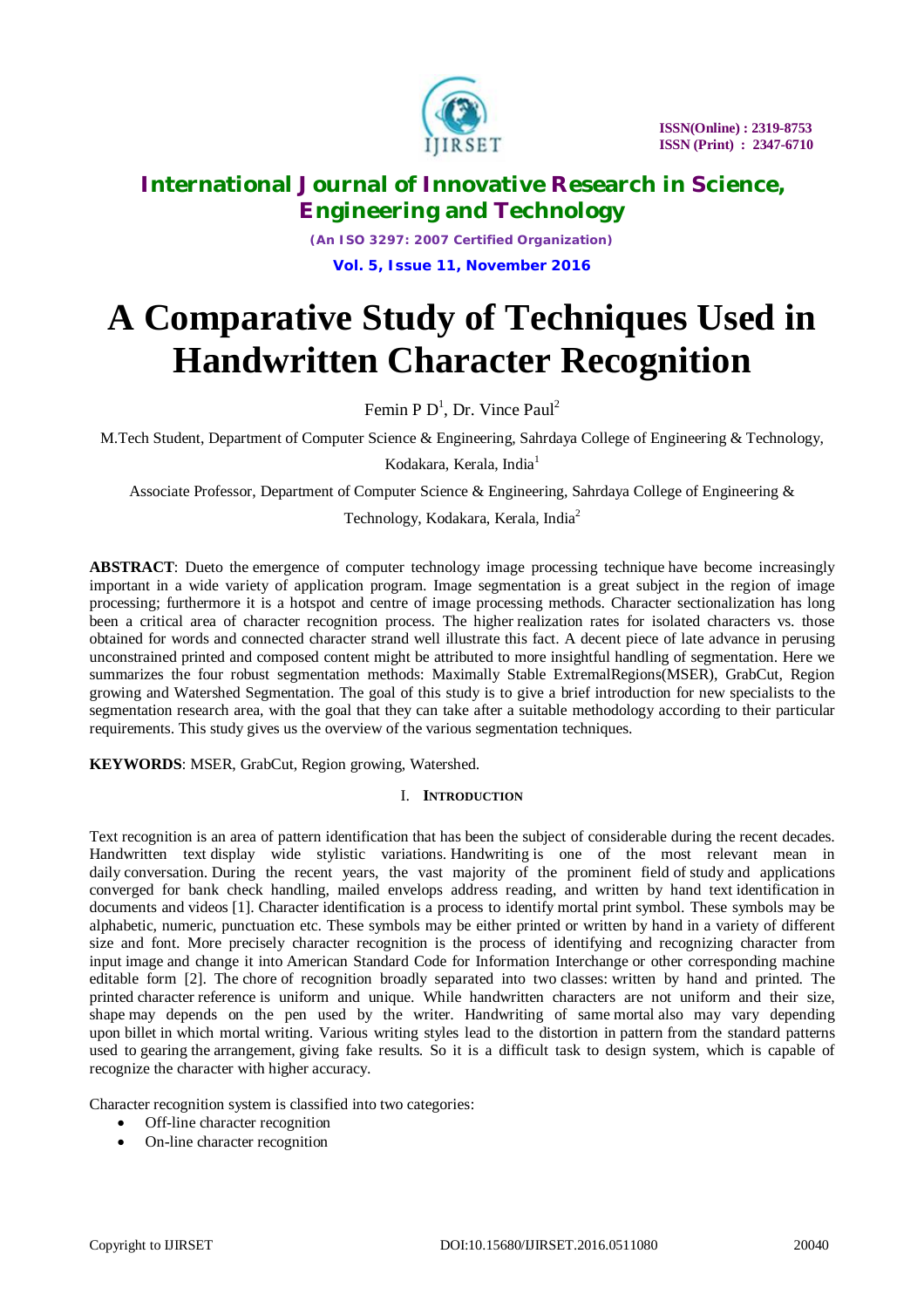

*(An ISO 3297: 2007 Certified Organization)*

#### **Vol. 5, Issue 11, November 2016**

On-line character identification alludes to the way toward perceiving penmanship recorded with a digitizer as a period succession of pen directions. In the event of online written by hand character identification, the penmanship is caught and put away in advanced shape by means of various ways. Disconnected penmanship identification alludes to the way toward perceiving words that have been checked from a surface, (for example, a sheet of paper) and are put away carefully in dark scale organize. Subsequent to being put away, it is customary to perform encourage preparing to permit superioridentification.

The character realization can be partitioned into manually written character recognition and printed character recognition. Handwritten Character Recognition is harder to actualize than printed characterdue to diverse human handwriting styles and customs. In printed character realization, the images handled are in the category of standard fonts like Times New Roman, Arial,Courier, etc.

Character division is an operation that seeks to decompose an image of a grouping ofcharacters into sub images of individual symbolization. It is one of the choice processes in a framework forcharacter recognition. Its choice that a pattern separated from the image is that ofa character can be correct or false. It isn't right adequately regularly to make a noteworthy commitment to the mistake rate of the framework. In what may be known as the "classical"approach to character recognition, segmentation is the initial step in a three-stage method:

Given a start point in a written document image:

- 1. Find the next lineament image.
- 2. Extract recognizing characteristics of the character image.
- 3. Find the individual from a given image set whose properties best match those of the info, and yield its character.

A noteworthy issue in segmentation is the means by which classify methods. Tappert et al [3], forexample, talk about "external" vs. "internal" segmentation, contingent upon whether recognition is requiredin the process. Dunn and Wang [4] use "straight segmentation" and "segmentation-recognition" for acomparable dichotomization. The division according to utilize or non-utilization of recognition in the process neglects to clarify the essential distinctions among present-dayapproaches. For example, it is normal in content recognition to utilize a spelling corrector as a postprocessor. This stage recommends the substitution of two letters for a solitary letter yield by theclassifier. This is in actuality a utilization of recognition to resegment the sub image involved. However, the procedure represents only a trivial advance on customary strategies that segment independent of recognition.

Paper is organized as follows. Section II describes about the related works. Section III about Segmentation Techniques. Section IV presents comparison of algorithms. Finally, Section V presents conclusion.

#### II. **RELATED WORK**

Researchers have been investigating on the recognition of written by hand documents since 1960s. Considerable measures of papers were published on this territory from that point. A review on the handwritten document recognition by Mr. R. Plamondon and S. N. Srihari began in early 2000. In India, the Technology Development for Indian Languages (TDIL), under the Department of Information Technology, was the first who stepped up with regards to this search. Some practical use of character recognition include recognition of vehicle number plates for identifiable proof and security concern data, to sort sends as indicated by the postal code, in banks for preparing checks, for simple search of the scanned documents in data repository etc. Research papers on this have been published by the analysts since 1960s and the most recent one in 2015.

In the 2011 Anshal[5],Plamondon[6],Arica[8] concentrates particularly on off-line identification of written by hand English words by first distinguishing singular characters. They considered two methodologies for the word recognition. It was holistic methodology and segmentation based methodology. The holistic methodology is used in recognition of restricted size vocabulary where worldwide features separated from the whole word images are treated. As the size of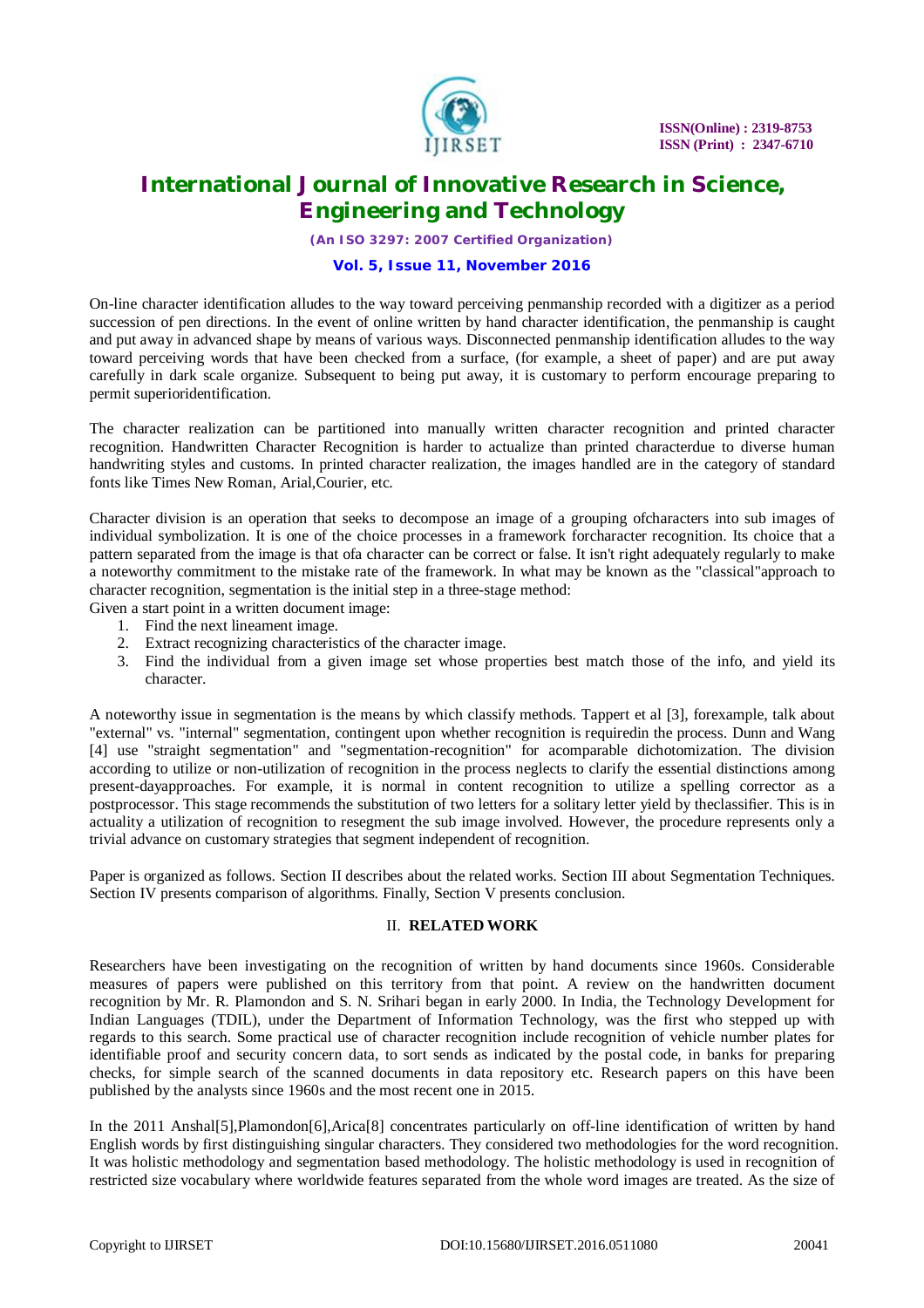

*(An ISO 3297: 2007 Certified Organization)*

#### **Vol. 5, Issue 11, November 2016**

the vocabulary grows, the multifaceted nature of holistic based algorithms also increments and correspondingly the realization rate decrement rapidly. The segmentation based systems, on the other hand, employ bottom up strategies, beginning from the stroke or the character level and going towards delivering a significant word. After division the issue gets decreased to the identification of straightforward segregated characters or strokes and consequently the framework can be utilized for boundless vocabulary.

Here they have consolidating hidden Markov models, artificial neural network systems and statistical classifiers to concentrate segmentation based on numerical information. The segmentation is done utilizing a heuristic calculation. The segmentation is based on finding the minima or arcs between letters, basic in manually written cursive script. For this a histogram of vertical pixel densities is inspected which may show the area of possible segmentation focuses in the word. A multilayer feed forward neural network with the back propagation is used in training phase of the artificial neural network.Feature extraction is done utilizing the Fourier transform for the recognition of numerals and Gradient highlights have been widely used as a part of character recognition for machine and hand printed binary character images. But this strategy was not viewed the best because it stayed invariant to deformation in the character thus framing errors in the yield. So, in 2012 researchers in this field came up with a better method to dispose these confinements.

In the 2012 Neeta[7], Shabana [5] a Diagonal based feature extraction method was utilized along with the neural networks for the recognition of manually written documents. A feed forward artificial neural network is being utilized for character classification. Segmentation of words from content is depends on pixel density between upper and lower base line with various expert base validations for character recognition and classification.

In the Diagonal based Feature extraction, each character image of size 90x60 pixels is partitioned into 54 equal zones, each of size 10x10 pixels. The elements are separated from every zone pixels by moving along the diagonals of its corresponding 10x10 pixels. Every zone has 19 corner to corner lines and the foreground pixels show along everyinclining line is summed to get a solitary sub-feature, thus 19 sub-elements are arrived from every zone. These 19 sub highlight feature values are averaged to form a solitary element and set in the relating zone. This technique is solitary rehashed for everyone of the zones. At last, 54 highlight features are extricated for every character. Furthermore, 9 and 6 elements are gotten by averaging the qualitiesput in zones push astute and segment savvy, separately. Thus, each character is spoken to by  $69$  (i.e  $54 + 15$ ) highlighted feature elements. The confinement of this method was that these are fewsystemsutilized for segmentation and it is done in parts by parts. Additionally, for cursive penmanship full character separation is further more convoluted as the characters are mostlinked making perfect separation point detection very tough. So a more propelled technique must be embraced for the recognition of manually written document which was considered in the following years.

In 2013 Kandula[6], Takumi[9] two methods were used to distinguish the handwritten character and they are Active Character Disclosure and Contour Detection Algorithms. Contour detection is one of numerous pre-processing strategies performed on digital images keeping in mind the end goal to concentrate data about their generic shape. After the outline of a given pattern is elicit, its varied attributes will be analysed and used as factorwhich will later use in pattern analysis.

Dynamic Character Detection uses an active heuristic method. It uses littlearrangement of feature elements that can be processed from a pattern image. Feature elements are likewise figured from various sub-images. Sub-images are characterized by the quad tree regulation. The bounding box of a character image is isolated into four rectangular areas. The focal point of mass of the contour is first register. A vertical and flat line through the centre of mass decides the four locales.

The two Contour Algorithms utilized here are the Square Tracing and the Mooreneighbour. In square tracing, given a gathering of dark pixels on a background of white pixels, ie a network, proclaim one of the dark pixels as the beginpixel. Presently, envision that we are looking on the begin pixel. Keeping in mind the end goal to remove the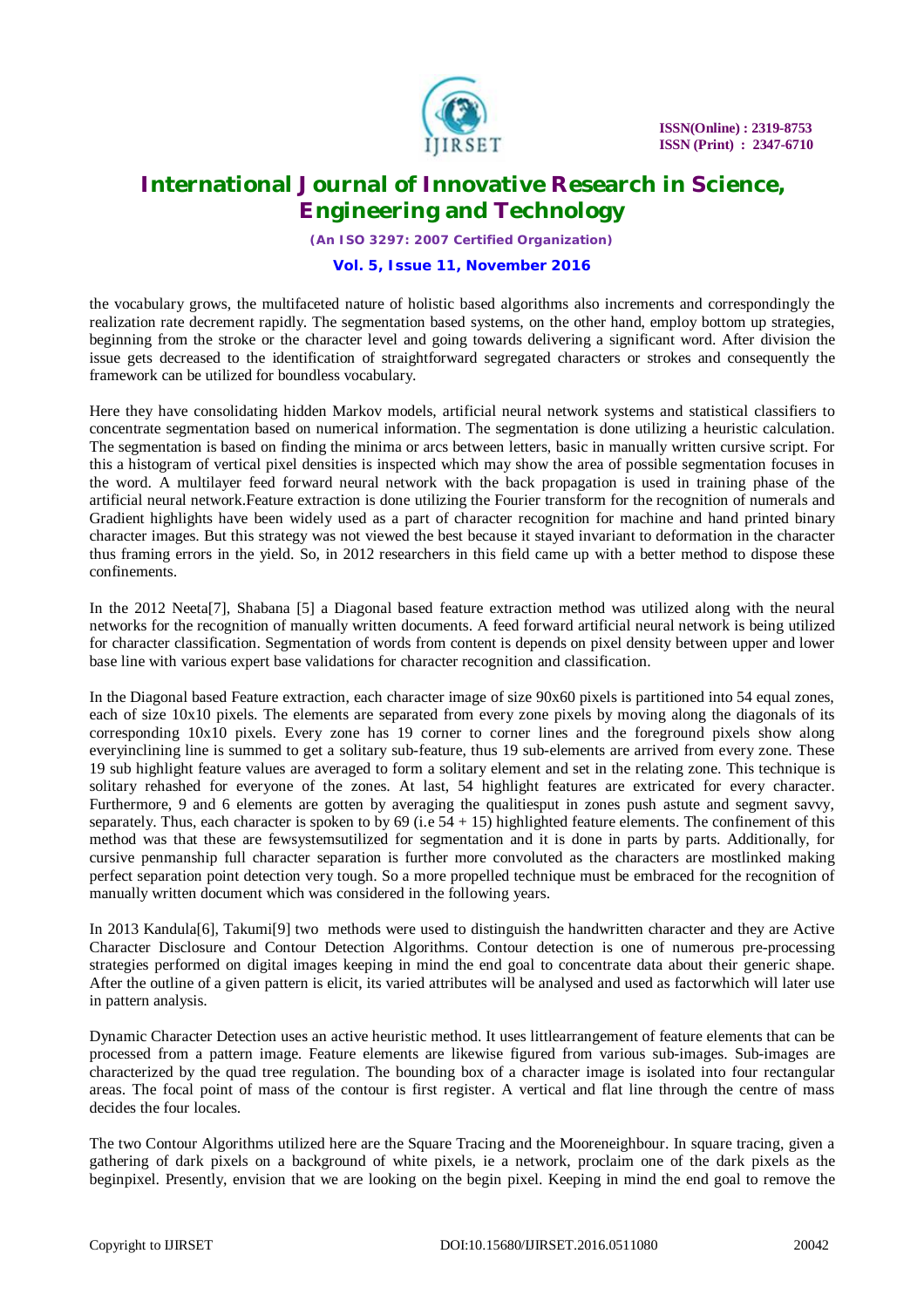

*(An ISO 3297: 2007 Certified Organization)*

### **Vol. 5, Issue 11, November 2016**

contour of the pattern, each time we wind up remaining on a dark pixel, turn left, and each time we end upremaining on a white pixel, turns right, until we experience the begin pixel once more. The yield will be an arrangement of boundary pixels, ie, the contour.

The Moore neighborhood of a pixel, P, is the arrangement of 8 pixels which impart a vertex or edge to that pixel. These pixels are to be specific pixels P1, P2, P3, P4, P5, P6, P7 and P8. Each time you hit a dark pixel, P, backtrack i.e. retreat to the white pixel you were beforehand remaining on, then, circumvent pixel P in a clockwise heading, going by every pixel in its Moore neighborhood, until you hit a dark pixel. The methodends when the begin pixel is visited for a moment time.

These systems were observed to be great yet however there might be few mismatches if there is totally extraordinary style of written by hand character because ofunique region. The rate of accuracy level got in the identification was not extremely satisfactory. Hence improvements were made by receiving new methods and new innovations in order to get better results.

#### III. **SEGMENTATION TECHNIQUES**

There are three "pure" strategies forsegmentation, plus numerous hybrid approaches that are weighted combinations of these three [13] [14]. The elemental strategies are:

- Classical approach: It is the process of cutting the word into individual sub image [10][12].The classical approach is also called explicit segmentation technique [11][12]. Example : Feature-based Heuristic Segmentation
- Recognition based segmentation: The image components are matched across various classes [10] [11] [12].This segmentation technique is also called implicit segmentation technique [11][12]. Example : Hidden markov approaches,
- Holistic segmentation: After segmentation the word is considered as a whole [11][12]. Example : White space and pitches
- Hybrid method: This methods makes use of combination of the above any methods [12]. Example : Nonmarkov approaches
- o Maximally Stable ExtremalRegions(MSER) : MSER is a strategy for blob detection in images. The MSER extricates from an image a various of co-variant locales, called MSERs: an MSER is a stable associated segment of some gray-level sets of the image .MSER is depends on the idea of taking areas which stay about the same through an extensivevariety ofthresholds.
	- All the pixels underneath a given threshold are white and all those above or equivalent are dark.
	- If we are demonstrated a grouping of thresholded images It with frame t corresponding to threshold It, we would see initial a dark image, then white spots relating to neighborhood intensity minima will seem then become bigger.
	- These white spots will in the long run converge, until the entire image is white.
	- The set of every associated component in the succession is the set of all extremal locales.
- o GrabCut : It is an image division strategy based on graph cuts. Beginning with a user- determined bounding box around the object to be sectioned, the method estimates the color distribution of the objective target and that of the background utilizing a Gaussian mixture model. This is used to develop a Markov random field over the pixel names, with avitality function that lean towards associated areas having the similar name, and running a graph cut based advancement to deduce their qualities. As this gauge is probably to be more precise than the original, taken from the bounding box, this two-stage procedure is rehashed until merging. Estimatescan be further rectified by the user by indicating out misclassified locales and rerunning the improvement. The strategy also rectifies the outcomes to save edges.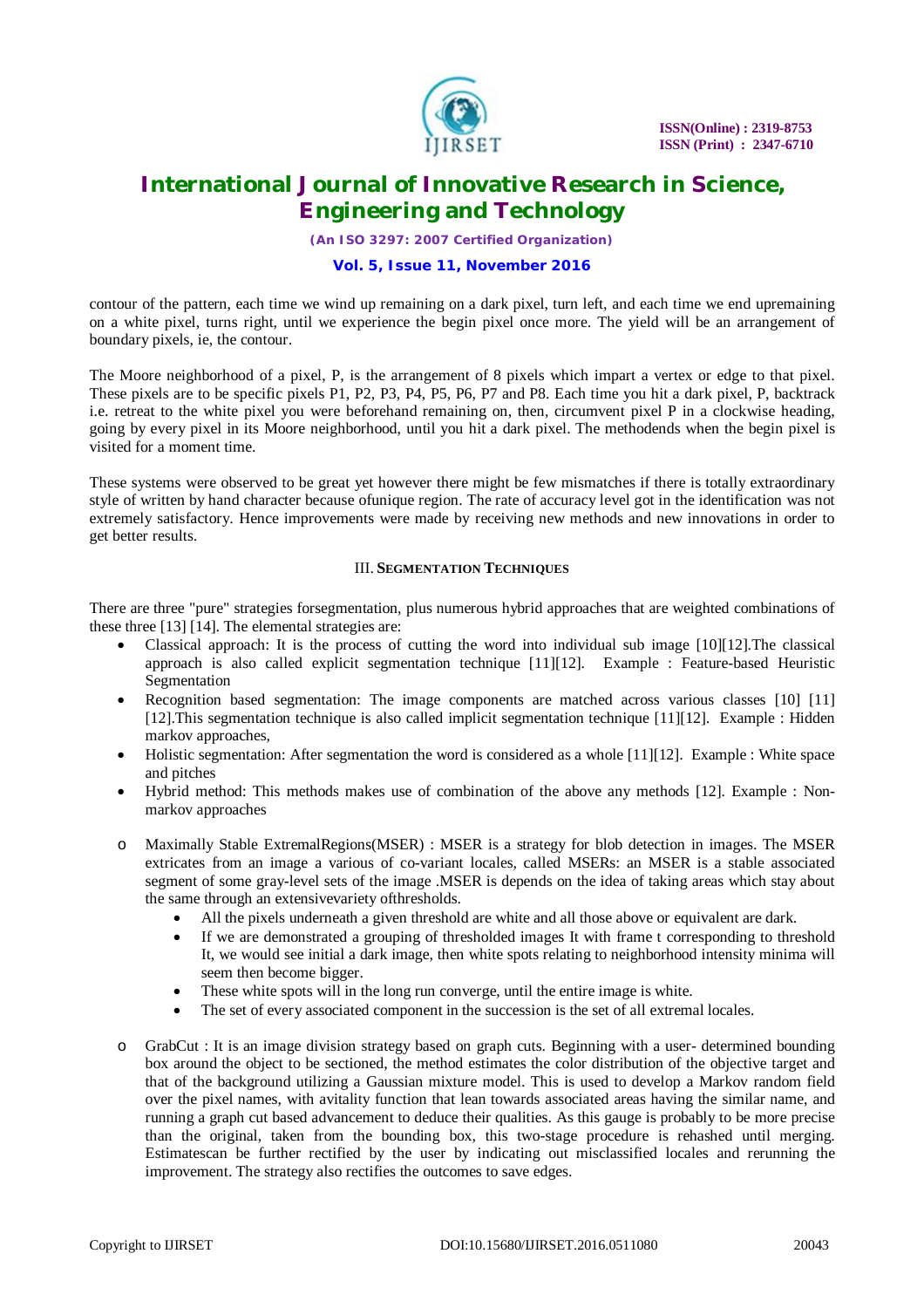

*(An ISO 3297: 2007 Certified Organization)*

#### **Vol. 5, Issue 11, November 2016**

- o Region growing: It is a basic locale -based image segmentation strategy. It is likewise classified as a pixelbased image segmentation technique since it includes the determination of starting seed focuses. This way to segmentation examines neighbouring pixels of introductory seed focuses and figures out whether the pixel neighbours should be added to the area. The procedure is iterated on, in an indistinguishable way as general information clustering techniques. The fundamental objective of segmentation is to segment an image into areas. Some segmentation strategies such as thresholdingaccomplish this objective by looking for the limits between locales based on discontinuities in gray scale or colorshading properties. Region-based segmentation is a strategy for deciding the region specifically.
- o Watershed Segmentation: It is a notable image segmentation method. In topography, watershed implies the ridge that partitions ranges depleted by various stream systems. If image is seen as geographical scene, the watershed lines decide boundaries which isolate image areas. The watershed transform figures catchment basins and ridgelines, where catchment basins compare to image locales and ridgelines identifying to region boundaries.

| Segmentation<br>Techniques | Advantages                                                                                                                                         | Disadvantages                                                                                          |
|----------------------------|----------------------------------------------------------------------------------------------------------------------------------------------------|--------------------------------------------------------------------------------------------------------|
| <b>MSER</b>                | Affine invariant<br>⋗<br>Can be applied to low quality<br>images                                                                                   | No process for optimizing<br>➤<br>boundary localization<br>accuracy and smoothness                     |
| GrabCut                    | Energy function can be<br>➤<br>quicklyreduced by mutually<br>employing graph cut algorithm in<br>polynominal time.                                 | When foreground and<br>background color are<br>similar                                                 |
|                            | Can be used in many real-time<br>➤<br>applications.                                                                                                |                                                                                                        |
| Region growing             | Correctly separate the regions<br>➤<br>We can determine the seed points<br>➤<br>and the criteria wewant to make                                    | Computationally<br>expensive<br>Sensitive to noise<br>⋗                                                |
| Watershed                  | Simple and fast intuitive method<br>≻<br>Can be parallelized<br>➤<br>Produces a complete division of the<br>➤<br>image in separated regionseven if | Over segmentation<br>≻<br>Sensitivity to noise<br>➤<br>Poor detection of<br>significant areas with low |
|                            | the contrast is poor                                                                                                                               | contrast boundaries<br>Poor Detection of<br>thinstructures.                                            |

## IV.**COMPARISON OF DIFFERENT ALGORITHMS**

#### **Table 1Advantages and Disadvantages of Segmentation Algorithms**

Table shows the advantages and disadvantages of different segmentation algorithms.

#### V. **CONCLUSION**

Techniques for treating the issue of segmentation in character recognition have grown strikingly in the most recent decade. An assortment of methods has risen, impacted by advancements in related fields for example, such as speech and online recognition. In this study we have analysed distinctive techniques of three fundamental methodologies, with hybrid approaches also distinguished. It is trusted thatthis comprehensive discussion will give knowledge into ideas